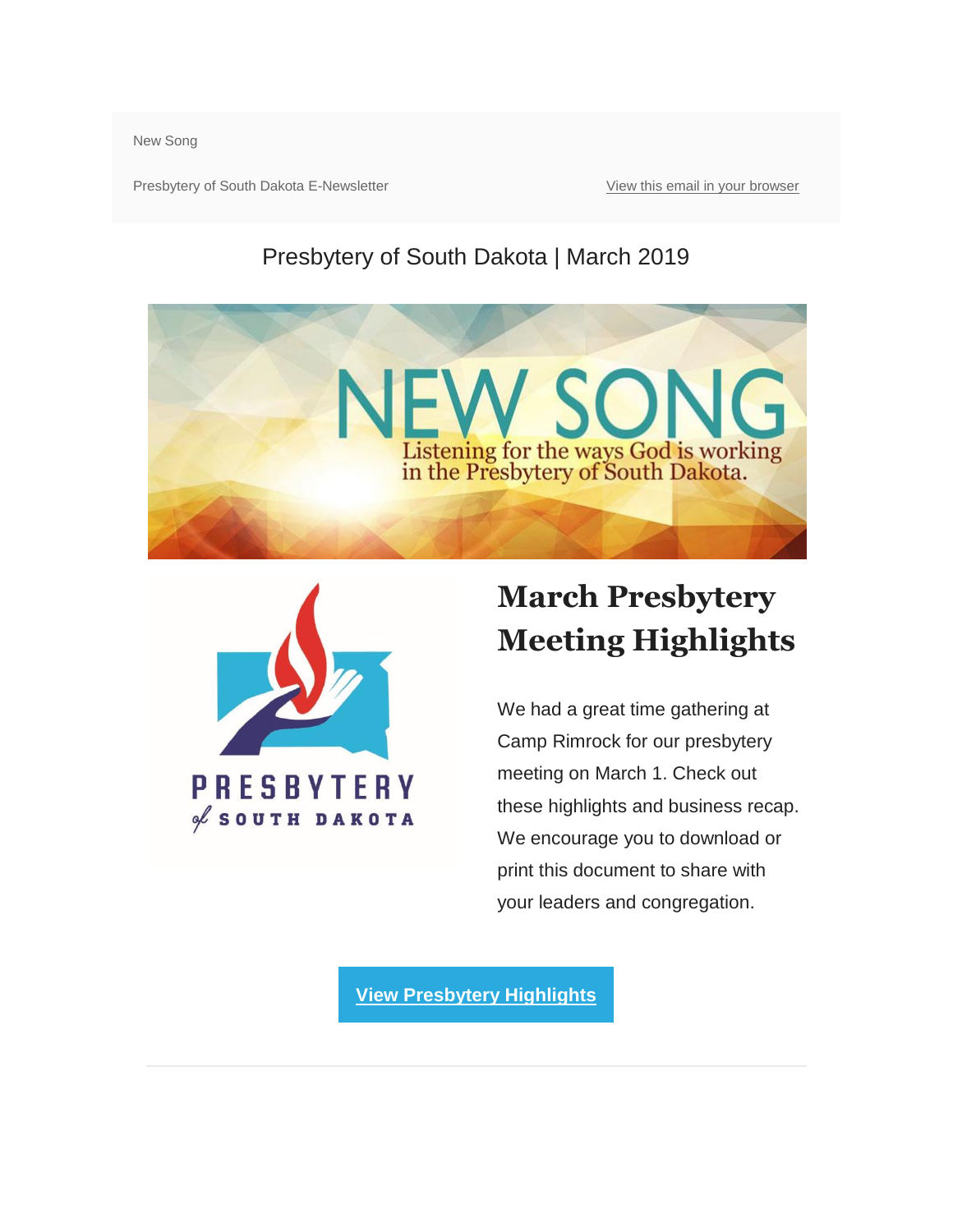

## **Sioux Falls Presbyterians Unite for "Fat Sunday" and Ash Wednesday**

Our Sioux Falls Presbyterian churches gather together each year for a combined Ash Wednesday worship service. But this year in addition to the service planned by the pastors, a meal and time of fellowship on the Sunday before Ash Wednesday was organized by a group of lay leaders from the different congregations as a way of deepening our relationships and sense of unity in faith and ministry among the churches. [Read More](http://presbyteryofsd.org/index.php?cID=322)



### **Register for Presbyterian Youth Triennium by April 15**

PYT is coming up quick and the deadline to register is April 15! For more information or to register, contact Denise Lutkemeier at [denisel@tnics.com](mailto:denisel@tnics.com) or 605-949- 0249.

[Learn more about Presbyterian Youth Triennium](https://presbyterianyouthtriennium.org/)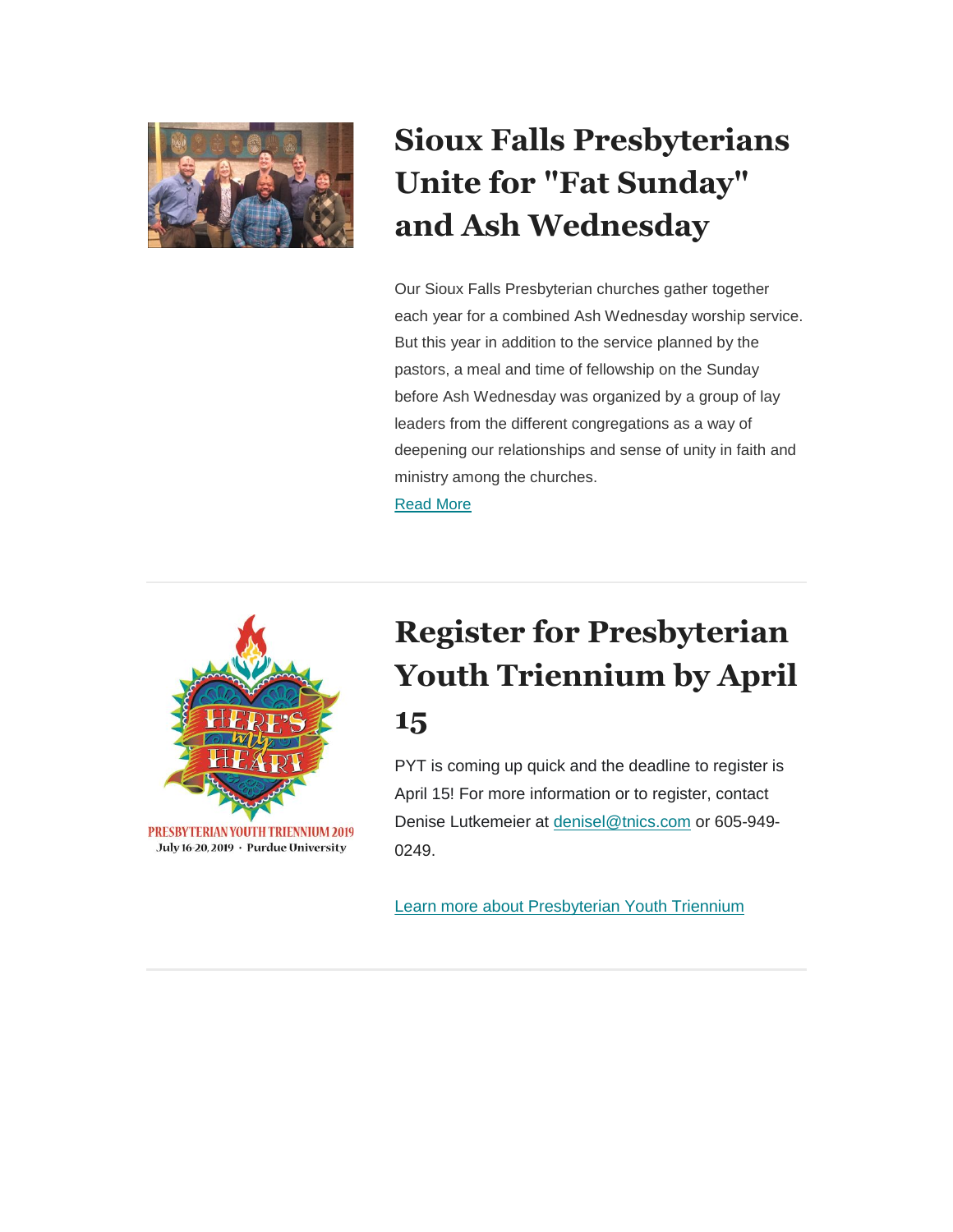

### **Register Now for Summer Camp**

Camps are filling up fast so we encourage you to get your registration in soon! For more info or to register, visit [www.pioneerrimrock.camp](http://www.pioneerrimrock.camp/index.php/camps/)

Interested in working at camp? We are still in need of staff for this summer, especially a head cook. Contact camp director [Jason Wiedrich](mailto:director@pioneerrimrock.camp) for more information or to apply for a position.

# **Women's Spiritual Retreat**

2019

#### "Singing in the Rain"

May 3rd-5th Pioneer Lodge Special Guest Presenter: Rev. Kristi Holler

Meals, lodging, and programming provided with registration fee. Tier 1: \$147 Tier 2: \$177 Tier 3: \$207

> **REGISTER NOW!** pioneerrimrock.camp

#### Introducing our Presenter:

Rev. Kristi Holler, (M.Div, Th.M) was born and raised in the Sioux Falls area, beginning on a farm in Hartford, South Dakota. She is a pianist, composer, and singer, and enjoys music in a variety of genres and settings, especially worship! Kristi's life work includes church and music ministry. Kristi was ordained and installed as the new pastor at Emmanuel Presbyterian Church in Marion, SD. Kristi enjoys meeting people, bike riding, reading, laughing, playing trumpet, piano, and chess. Kristi loves nature, this beautiful world God created, all people and every animal imaginable!

ioneer & Rimrocl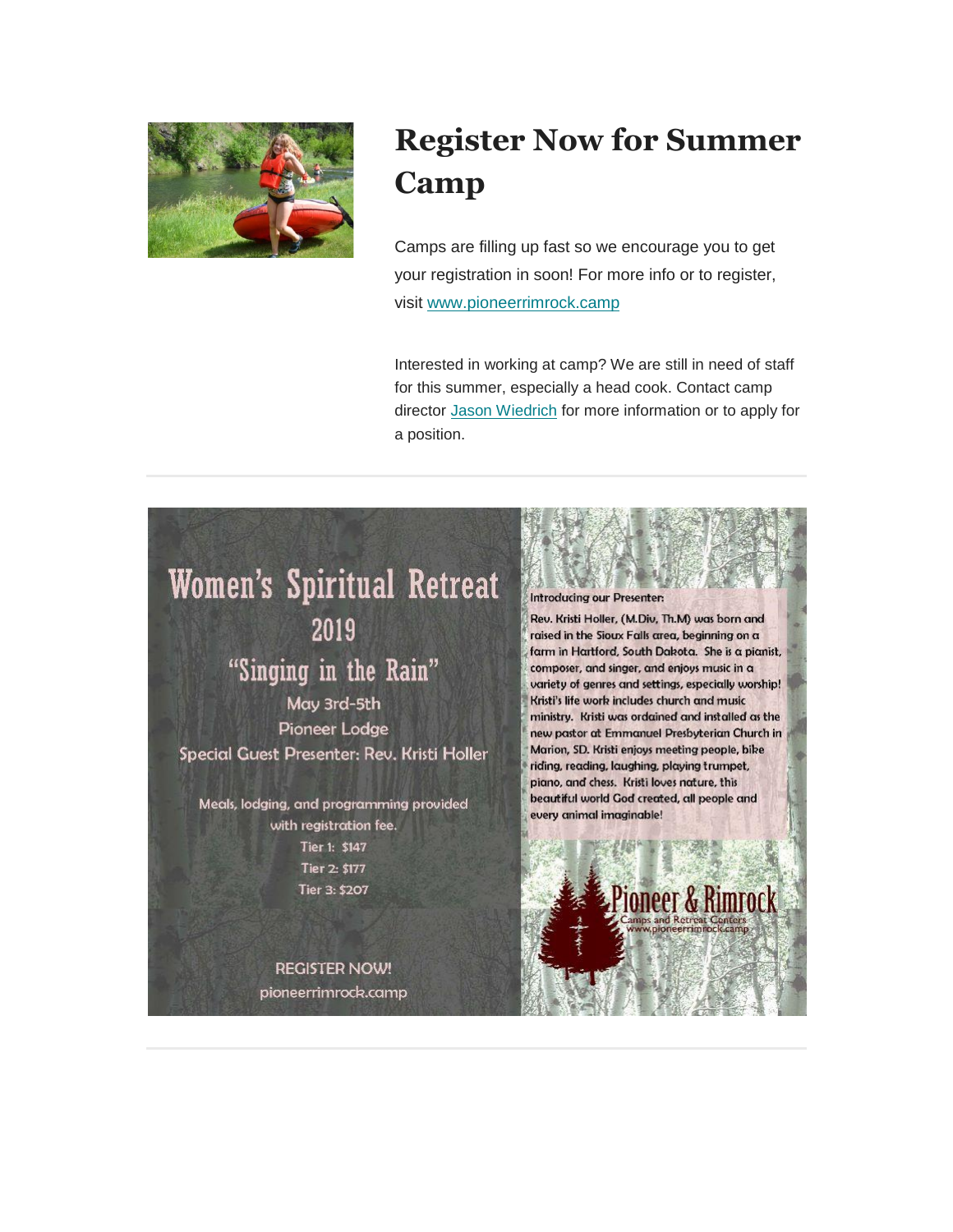

#### **Flood Response Checklist**

The staff at the Insurance Board wishes to send along our thoughts and prayers to our friends currently struggling with the historic flooding in the Midwest.

Once you have ensured your own safety and have a moment to take stock of the condition of your own homes and church buildings you oversee, we want to be sure that you have a checklist that can walk you through the next steps for during and after the flood.

#### [View Checklist](http://presbyteryofsd.org/files/3315/5308/8771/Insurance_Board_Flood_Response_Checklist_.pdf)

**NOTE FROM THE PRESBYTERY OFFICE: Please report any flooding damage in your area to** [Cindy](mailto:cindy@presbyteryofsd.org) **at the POSD office. We may be able to seek out some assistance.**

#### **New Cohort of CREs to Begin Fall 2019**

Are you interested in becoming a Commissioned Ruling Elder? The Presbytery of South Dakota will begin a new cohort that will meet at United Presbyterian Church in Willow Lake the second Saturday of each month from September 2019 through May 2020. Contact Carolyn Visser (cjvisser@hotmail.com) or Janice Palmer (jpalmer516@gmail.com) for more information about the program.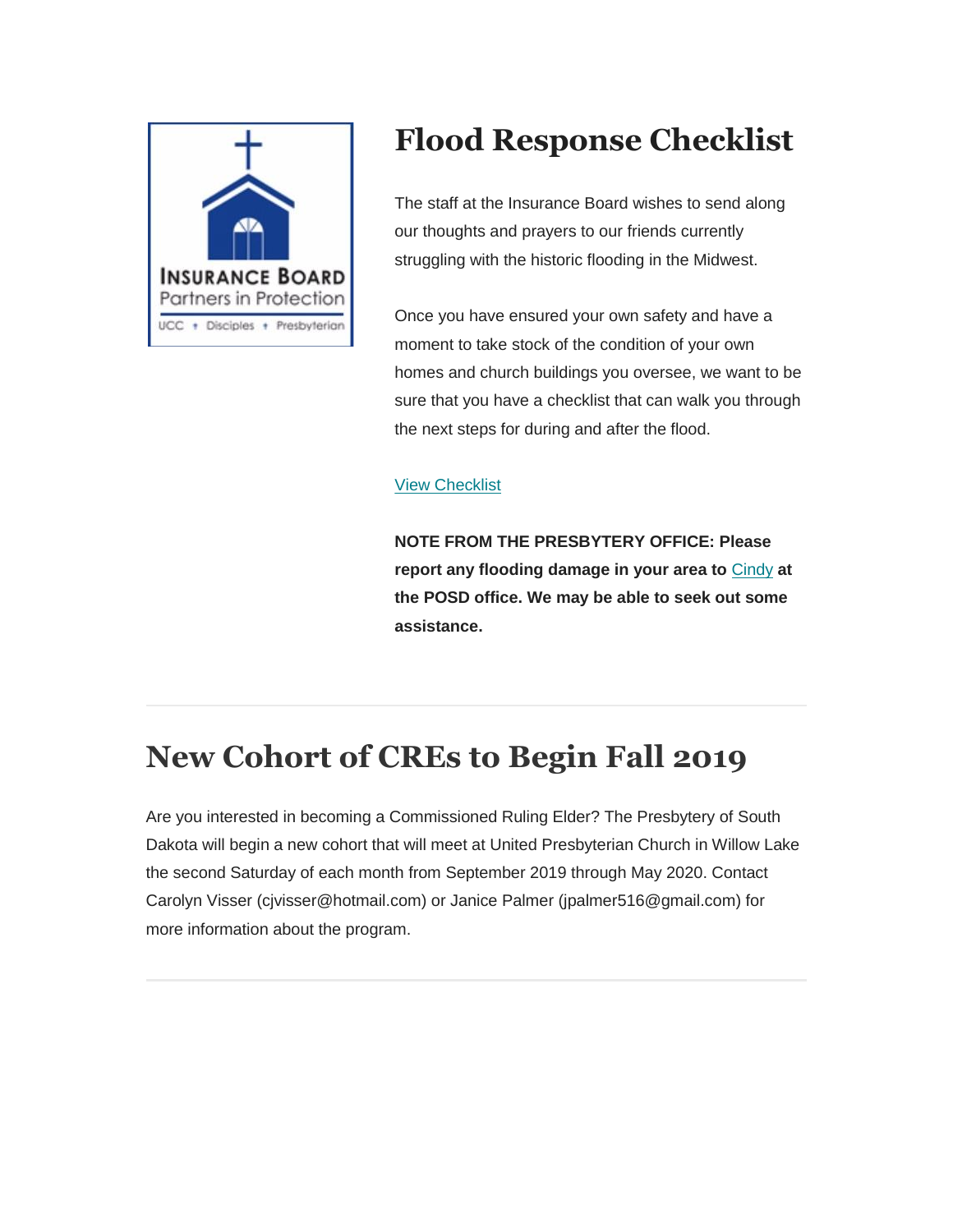



### **FPC Accepting Applications for Adams Scholarship**

The PW of First Presbyterian Church in Sioux Falls is now accepting applications for the Adams Scholarship. This scholarship is awarded each spring to men and women who are pursuing roles in Christian Service (ministry, mission work, church music, Christian Education, etc.).

#### [Read More](http://presbyteryofsd.org/index.php?cID=306)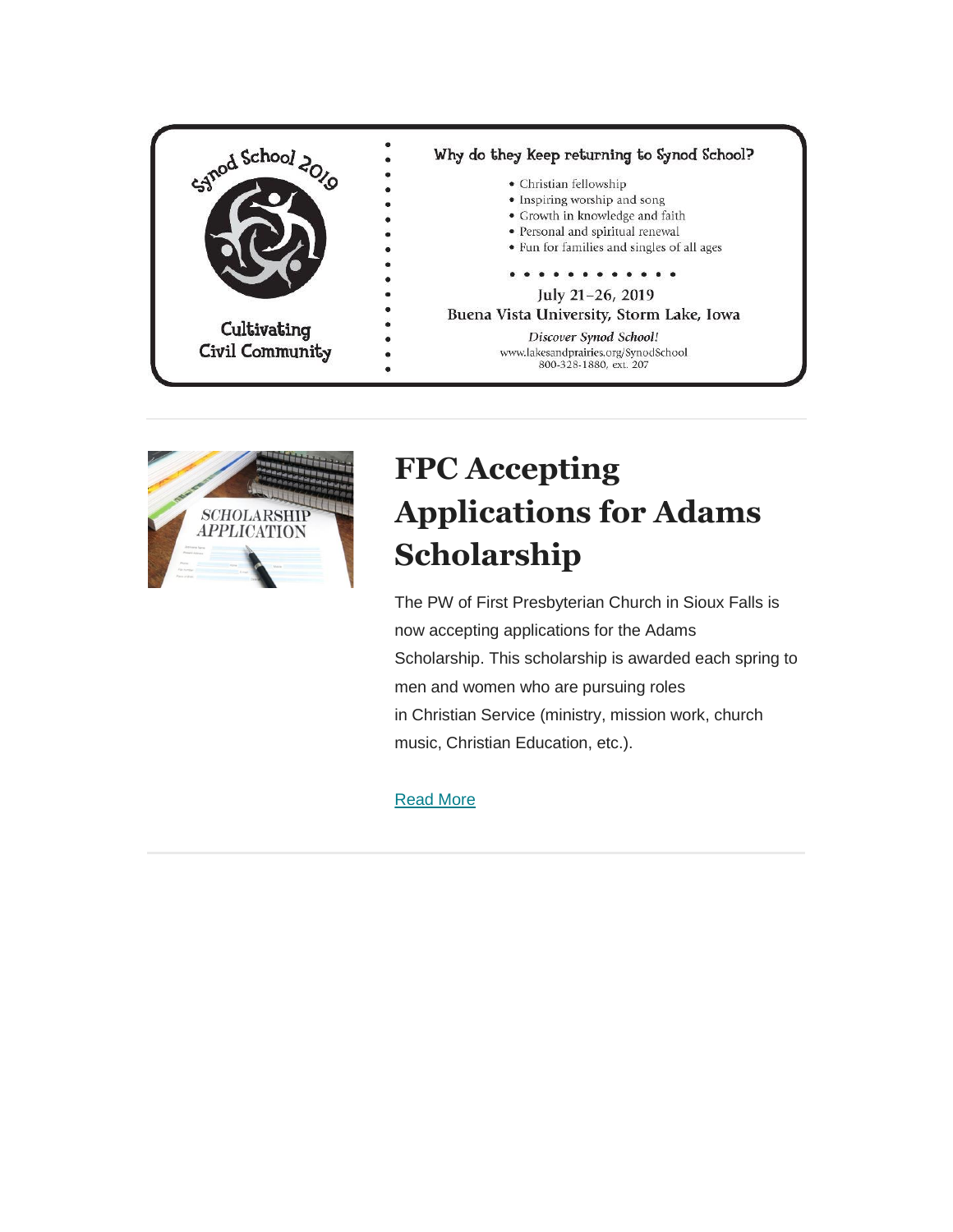

#### **Pulpit Supply List**

Is your church currently experiencing a pastoral vacancy? Or is your pastor going out of town? Our presbytery has many capable and inspiring pastors to help lead worship.

#### [View the Pulpit Supply List](http://presbyteryofsd.org/files/4915/4507/5121/Pulpit_Supply_December_2018.pdf)



*Copyright © 2019 Presbytery of South Dakota, All rights reserved.*

**Our mailing address is:** 100 South Spring Ave Ste. 175 Sioux Falls, SD 57104 (605) 339-1912

Want to change how you receive these emails? You can [update your preferences](https://presbyteryofsd.us13.list-manage.com/profile?u=94b15ba4a8214849fe10060e8&id=41eeebcecf&e=4a50320381) o[r unsubscribe from this list](https://presbyteryofsd.us13.list-manage.com/unsubscribe?u=94b15ba4a8214849fe10060e8&id=41eeebcecf&e=4a50320381&c=477a6c09c3)

You are receiving this email because you are on the Presbytery of South Dakota mailing list.

This email was sent to **millerpresbypastor@gmail.com** [why did I get this?](https://presbyteryofsd.us13.list-manage.com/about?u=94b15ba4a8214849fe10060e8&id=41eeebcecf&e=4a50320381&c=477a6c09c3) [unsubscribe from this list](https://presbyteryofsd.us13.list-manage.com/unsubscribe?u=94b15ba4a8214849fe10060e8&id=41eeebcecf&e=4a50320381&c=477a6c09c3) [update subscription preferences](https://presbyteryofsd.us13.list-manage.com/profile?u=94b15ba4a8214849fe10060e8&id=41eeebcecf&e=4a50320381)